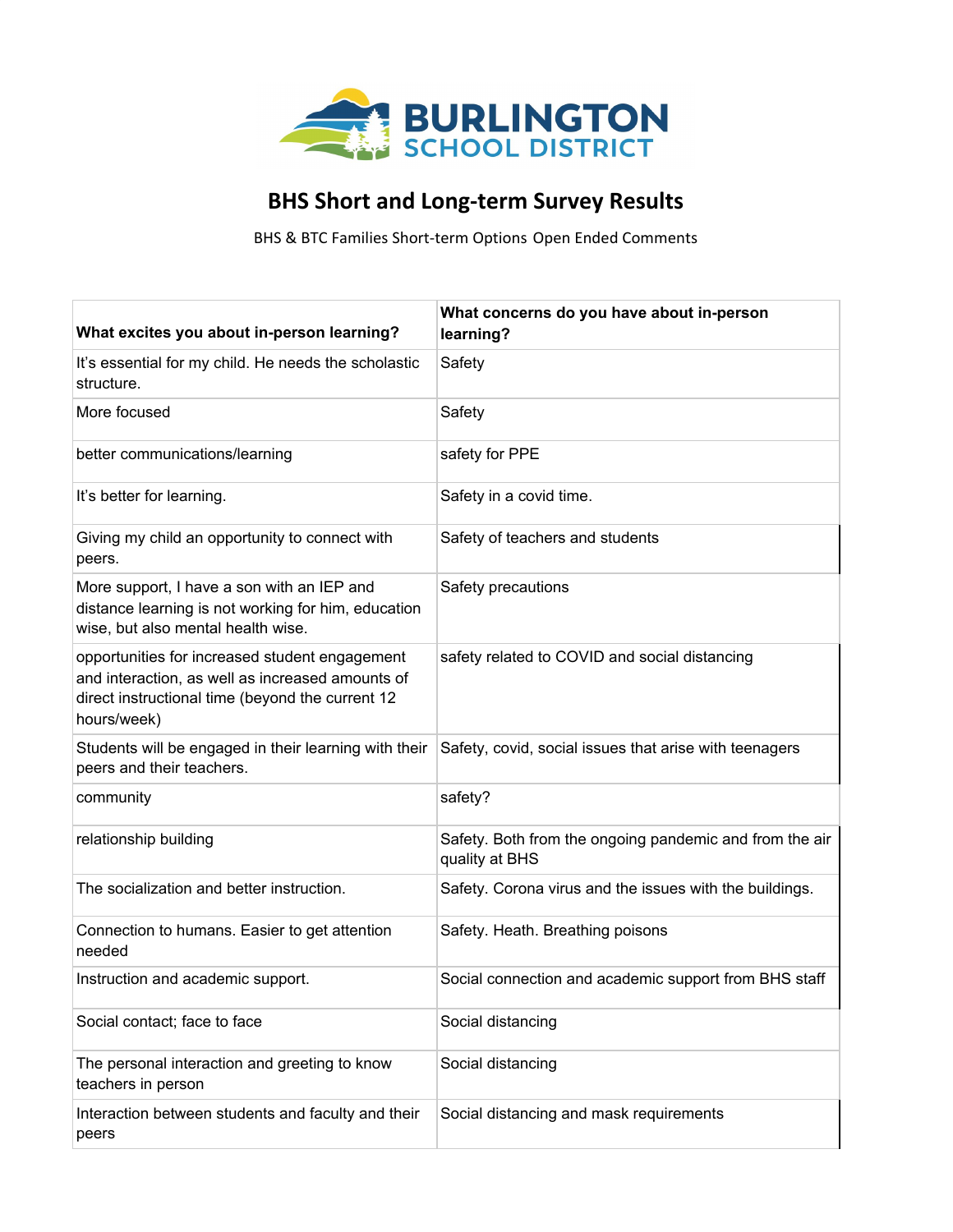| Some social interaction. But that is it. See below.                                                                                                                                                                                                                                                                   | Social interaction! See above. As the cases of Covid-19<br>continue to rise in the communit, so they will at BHS. I<br>am not sure the risk to staff, family members, and the<br>students themselves is worth the risk. |
|-----------------------------------------------------------------------------------------------------------------------------------------------------------------------------------------------------------------------------------------------------------------------------------------------------------------------|-------------------------------------------------------------------------------------------------------------------------------------------------------------------------------------------------------------------------|
| In-person learning will be better for my kid.                                                                                                                                                                                                                                                                         | Some concern about covid                                                                                                                                                                                                |
| Face to face contact with teachers and peers not<br>involving a screen.                                                                                                                                                                                                                                               | Someone not following the guidelines and complacency.                                                                                                                                                                   |
| important social interactions, more engagement                                                                                                                                                                                                                                                                        | spread of Covid                                                                                                                                                                                                         |
| more interactive, genuine, being with friends,<br>motivating                                                                                                                                                                                                                                                          | spread of COVID                                                                                                                                                                                                         |
| The students will be with their peers and have<br>access to their teachers.                                                                                                                                                                                                                                           | Spread of covid                                                                                                                                                                                                         |
| Richer student and teacher interactions.                                                                                                                                                                                                                                                                              | Spread of COVID 19                                                                                                                                                                                                      |
| student able to engage with teacher/students                                                                                                                                                                                                                                                                          | spread of covid by asymptomatic persons                                                                                                                                                                                 |
| Hands on                                                                                                                                                                                                                                                                                                              | Spread of illness                                                                                                                                                                                                       |
| Ability of the teacher to actually see the kids and<br>gauge learning                                                                                                                                                                                                                                                 | spread of virus                                                                                                                                                                                                         |
| Better engagement with teachers, and social<br>aspects of experiencing senior year with friends                                                                                                                                                                                                                       | Spreading Covid-19                                                                                                                                                                                                      |
| Human contact and a better way of learning.                                                                                                                                                                                                                                                                           | Spreading COVID-19                                                                                                                                                                                                      |
| and creative endeavors together and with<br>well-trained professional educators. Community<br>building, access to positive role models, food,<br>safety, balance, consistency, structure, play, all the<br>things humans need to develop well. Also, relief for<br>working parents to be able to focus on their jobs. | Opportunities for kids to be kids, to work on projects Spreading COVID-19. And, toxins in schools. PLEASE<br>test air quality in ALL schools.                                                                           |
| Direct communication with teacher and students,<br>more accountability, closer connections with peers,<br>higher level of engagement                                                                                                                                                                                  | Spreading covid, unsafe PCBs                                                                                                                                                                                            |
| Staff are doing a great job, but there is no<br>substitute for in person learning, with teachers and<br>peers sharing the gift of learning.                                                                                                                                                                           | Standard COVID precautions must be followed.                                                                                                                                                                            |
| In person learning fosters interpersonal human<br>connections between students/teachers and allows<br>for unscripted social interactions that are a key part<br>of life learning.                                                                                                                                     | Staying healthy and not exposing people to dangerous<br>chemicals and contagions.                                                                                                                                       |
| Students are in their actual learning environment                                                                                                                                                                                                                                                                     | Students not receiving the best education                                                                                                                                                                               |
| Their academic and mental wellness. Routine,<br>structure, support. Everything asked in question #3.                                                                                                                                                                                                                  | That COVID procedures are followed.                                                                                                                                                                                     |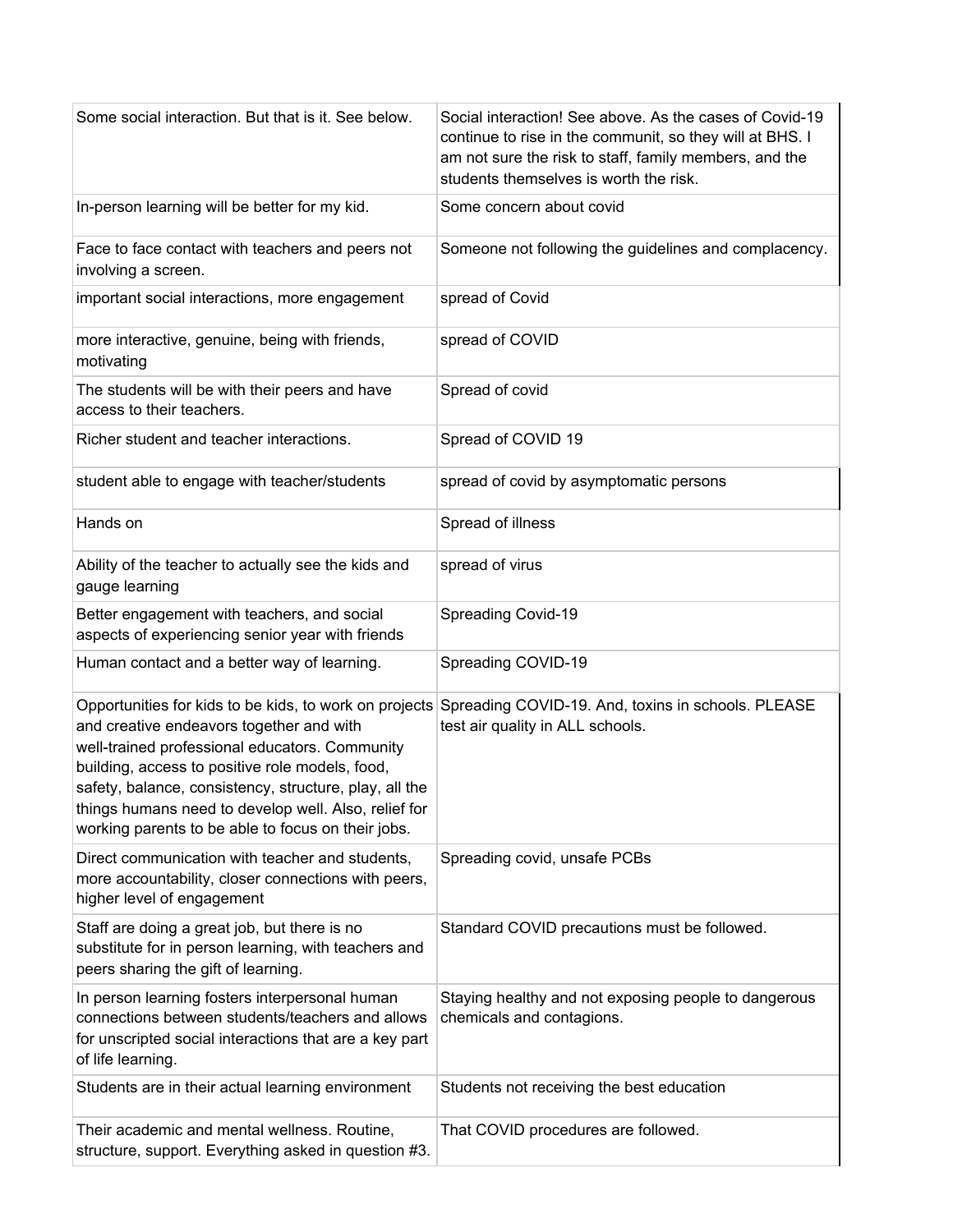| Instruction of content: My child has class with their<br>teacher.<br>Social Connection: My child interacts with their<br>friends and teachers<br>Academic Support: My child gets help from<br>teachers<br>Other Supports: My child can get help from<br>counselors, get food, meet with adults, be<br>somewhere other than home                                                                                                                                                                                                                       |                                                                                                                                                                                                                |
|-------------------------------------------------------------------------------------------------------------------------------------------------------------------------------------------------------------------------------------------------------------------------------------------------------------------------------------------------------------------------------------------------------------------------------------------------------------------------------------------------------------------------------------------------------|----------------------------------------------------------------------------------------------------------------------------------------------------------------------------------------------------------------|
| The chance for my son to see a teacher and peers<br>in person.                                                                                                                                                                                                                                                                                                                                                                                                                                                                                        | That is be done safely, both with regard to COVID and<br>the PCBs                                                                                                                                              |
| Opportunity for real connection between teachers<br>and students                                                                                                                                                                                                                                                                                                                                                                                                                                                                                      | That it be safe.                                                                                                                                                                                               |
| Chances for my son to have social interactions and<br>be challenged to think collectively with others.                                                                                                                                                                                                                                                                                                                                                                                                                                                | That it is not happening right now, even when there could<br>be options for teachers to meet with students outside or<br>to assign outside project work that students do in teams<br>without teachers present. |
| My child being engaged interpersonally, and<br>stepping away from a screen.                                                                                                                                                                                                                                                                                                                                                                                                                                                                           | That it will be delayed by bureaucracy, and a lack of<br>dependable, credible information.                                                                                                                     |
| For my son, it is the experience of being in high<br>school. As an incoming freshman he was very<br>excited to "be in high school" and all that goes with<br>it. So the total experience not just learning in<br>person. As far as the academics. remote learning is<br>very hard. It does not match his learning style. He is<br>missing out on his education.                                                                                                                                                                                       | That it will be sporadic and inconsistent.                                                                                                                                                                     |
| Student social development and need for academic<br>motivation                                                                                                                                                                                                                                                                                                                                                                                                                                                                                        | That it won't be enough and overreaction and public<br>perception when people (especially adults) get sick                                                                                                     |
| Time to connect with people                                                                                                                                                                                                                                                                                                                                                                                                                                                                                                                           | That right now learning new core content should be<br>secondary to student mental health and in person should<br>be about that and no so much about typical school.                                            |
| In person provides an entirely different level of<br>accountability and relationship. Research shows<br>that when two people cannot see each other, that<br>their interactions are less relational and responsible<br>(an example in research is "road rage" and how<br>much easier it is for people to not relate when in<br>two cars passing rather than standing next to each<br>other). When not in person, students and teachers<br>do not have the chance of being physically and<br>emotionally responsible for each other in the same<br>way. | That right now, in-person also generates fear for many.<br>That is a hard feeling to have and to carry. I personally<br>do not worry about it, but I do not want others to have to<br>carry that emotion.      |
| Better meets learning needs for SpEd students, as<br>well as visual and tactile learning styles.                                                                                                                                                                                                                                                                                                                                                                                                                                                      | That teachers will be overwhelmed and strike                                                                                                                                                                   |
| The sort of dynamic & synergistic learning that<br>takes place when students & teachers can interact.<br>While technology can facilitate learning,                                                                                                                                                                                                                                                                                                                                                                                                    | That there is a rush to make it happen, particularly given<br>rising rates of the virus locally.                                                                                                               |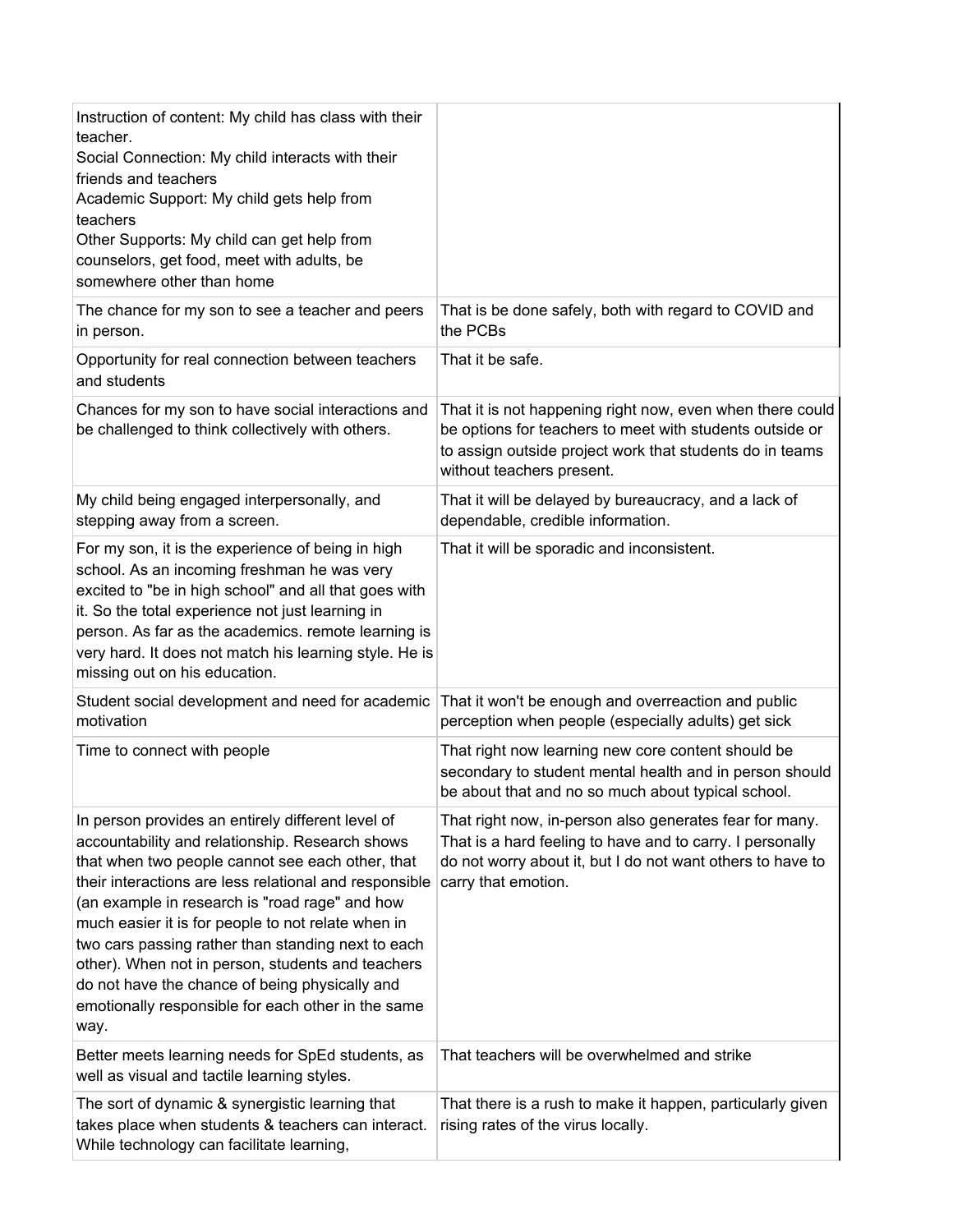| conversations, the natural give & take of ideas is<br>stunted & easily shut down due to technology.                                                                                                                                                                                                                   |                                                                                                                                                                                                                                                                                                                                                                                                                                                                                                                                                                                                                                                                                                               |
|-----------------------------------------------------------------------------------------------------------------------------------------------------------------------------------------------------------------------------------------------------------------------------------------------------------------------|---------------------------------------------------------------------------------------------------------------------------------------------------------------------------------------------------------------------------------------------------------------------------------------------------------------------------------------------------------------------------------------------------------------------------------------------------------------------------------------------------------------------------------------------------------------------------------------------------------------------------------------------------------------------------------------------------------------|
| Students have a change to work with teachers and<br>classmates off a screen in more connected and<br>meaningful ways. Teachers have a better sense of<br>how they are doing in working with the material.                                                                                                             | That we are not trying to rush from one location to<br>another.                                                                                                                                                                                                                                                                                                                                                                                                                                                                                                                                                                                                                                               |
| Um, the persons like, human connection in the<br>real world and real-time IS education. There is<br>abundant sociological and clinical evidence that<br>deep learning is about being with others in shared<br>experiences of creating meaning.                                                                        | That we consider it an option—rather than the very<br>purpose of education. In-person learning is the point, not<br>some kind of "modality" or other edu-jargon. Consider<br>this question: if everything is on-line, why even hire local<br>teachers at all? All the "content" is online, except<br>delivered by more skilled experts (e.g. Kahn Academy or<br>Harvard's MOOC's) so why not just have one high school<br>for America? Google and Amazon win, and our local<br>communities lose with the (unconscious?) image of<br>students/consumers as heads on a stick instead of full<br>people. The primary take-home of much on-line<br>education is not geometry or world history-it's<br>loneliness. |
| Stable, structured environment that will maximize<br>academic achievement and minimize deleterious<br>side effects of virtual learning                                                                                                                                                                                | That we have not yet been able to do this                                                                                                                                                                                                                                                                                                                                                                                                                                                                                                                                                                                                                                                                     |
| A return to normalcy to the extent possible is what<br>excites me. A predictable routine and personal<br>contact with teachers and peers.                                                                                                                                                                             | The ability of the district and students to be able to follow<br>COVID 19 protocol to maintain safety.                                                                                                                                                                                                                                                                                                                                                                                                                                                                                                                                                                                                        |
| Academic support for my child and social<br>connection.                                                                                                                                                                                                                                                               | The academic support. My child my academic support<br>and Instruction from the teachers.                                                                                                                                                                                                                                                                                                                                                                                                                                                                                                                                                                                                                      |
| Having the face to face contact and help of<br>teachers                                                                                                                                                                                                                                                               | The chemical issue here at BHS and covid                                                                                                                                                                                                                                                                                                                                                                                                                                                                                                                                                                                                                                                                      |
| Social, peer interactions, easier to connect with<br>teachers and ask questions thus learning is easier                                                                                                                                                                                                               | The complications now with Corona- wearing masks,<br>staying 6 feet apart etc. But I think kids would definitely<br>make a huge effort to comply if it means that learning<br>would be in person!                                                                                                                                                                                                                                                                                                                                                                                                                                                                                                             |
| The interaction with students and teachers.                                                                                                                                                                                                                                                                           | The Covid situation and the schools pcb levels.                                                                                                                                                                                                                                                                                                                                                                                                                                                                                                                                                                                                                                                               |
| the fact that my son WANTS to go back to in<br>person learning                                                                                                                                                                                                                                                        | the fact that i have had three kids go through the halls at<br>BHS and we are just now finding out about the<br>abatement issues.                                                                                                                                                                                                                                                                                                                                                                                                                                                                                                                                                                             |
| The opportunity for my student to socialize and<br>meet new friends. To create better relationships<br>with their teachers                                                                                                                                                                                            | The health and safety of everyone                                                                                                                                                                                                                                                                                                                                                                                                                                                                                                                                                                                                                                                                             |
| Social interactions for students is important for their<br>mental health. Being in classrooms allows the<br>students to interact with each other, react easier to<br>each other, and provide an easier format for<br>dialogue between each other. Learning from each<br>other and collaborating on projects has added | The health and safety of everyone - teachers, staff and<br>students. Plus, indirectly the families of all. If strict<br>guidelines are not followed, it could have a domino effect<br>as we've seen in other parts of the country and most<br>recently in places closer to us.                                                                                                                                                                                                                                                                                                                                                                                                                                |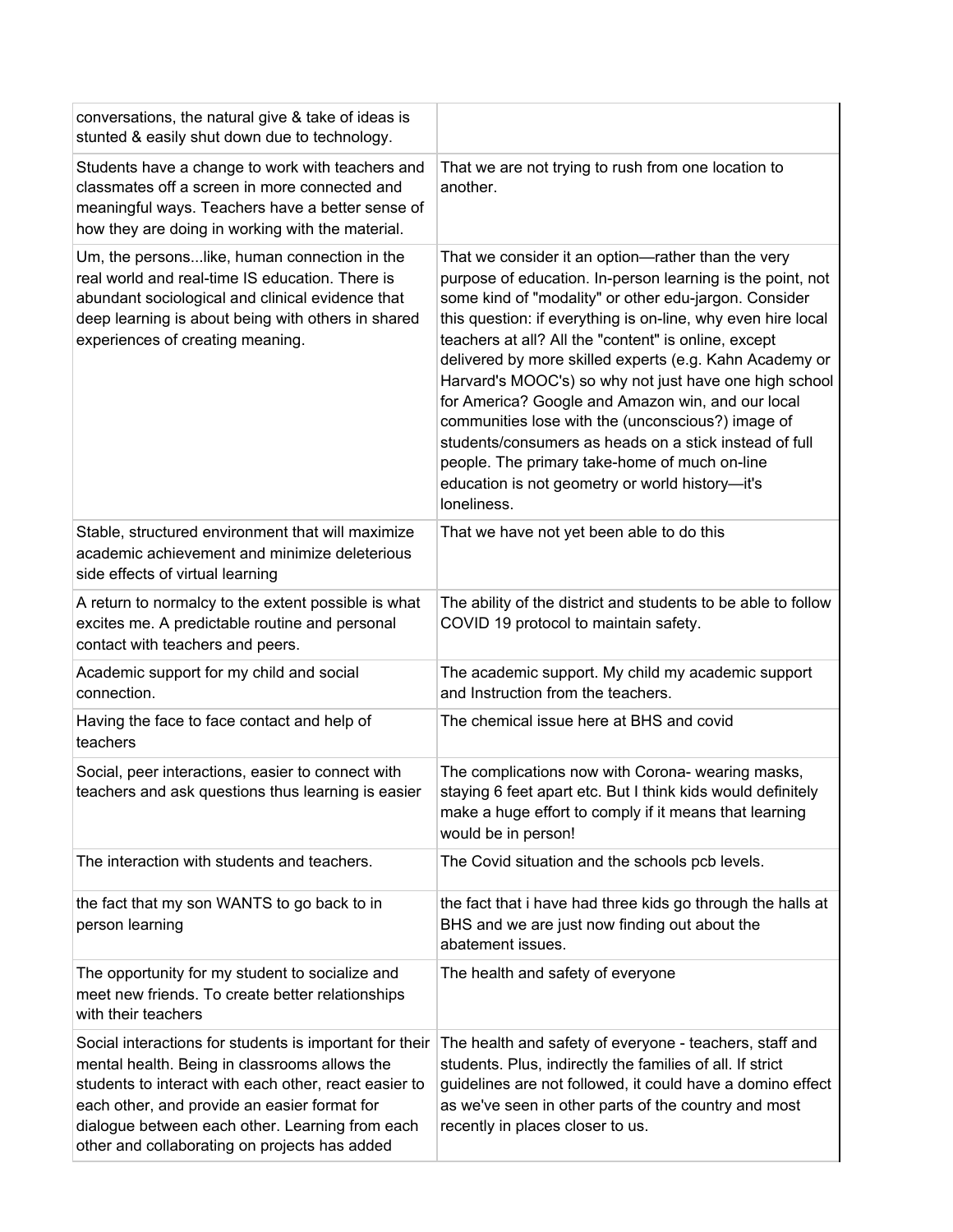| benefits to their future adult workplace years in how<br>to interact with others and understand different<br>points of view.                       |                                                                                                                                                                 |
|----------------------------------------------------------------------------------------------------------------------------------------------------|-----------------------------------------------------------------------------------------------------------------------------------------------------------------|
| It enhances social skills, and students learn more.                                                                                                | The health risks                                                                                                                                                |
| It gives a sense of normalcy during a time of chaos.                                                                                               | The increased possibility of the spread of COVID.                                                                                                               |
| Connections, immediacy and efficacy                                                                                                                | The isolation is terrifying, the learning is much less<br>effective                                                                                             |
|                                                                                                                                                    | The pandemic                                                                                                                                                    |
| The teachers are wonderful.                                                                                                                        | The pandemic - which is now spiking in numbers.                                                                                                                 |
| The ability for my daughter to interact in person with The pandemic, social distancing<br>her teachers, other students, and have some<br>normalcy. |                                                                                                                                                                 |
| My child has a chance to socialize                                                                                                                 | the PCB long term health risk and Covid health risk                                                                                                             |
| My child having a chance to socialize with peers<br>and get in person help from teachers.                                                          | The possible exposure to PBCs, Covid and my child<br>being bullied at school.                                                                                   |
| The humane interaction                                                                                                                             | The risk of Covid                                                                                                                                               |
| The social interaction                                                                                                                             | The safety of my student might be compromised.                                                                                                                  |
| Kids will have more interaction                                                                                                                    | The safety of staff and chilren. Some kids may tend to<br>dismiss the risks                                                                                     |
| for children to connect with their teachers.                                                                                                       | I think social interaction is very important and easier The safety of students, and my daughter the one day she<br>was there people were not social distancing. |
| My child having a healthy routine outside of the<br>home, where he's engaging in learning and<br>developing socially.                              | The safety of the kids, teachers and administrators.                                                                                                            |
| For time in person for my son to get some face to<br>face other then Thur a monitor                                                                | The safety. I still hope that space my son is in meet<br>safety protocol in short and long term.                                                                |
| The ability to interact with others                                                                                                                | The school building first and foremost. Second to that, of<br>course, is the spread of disease.                                                                 |
| Teacher to student interaction. The student may<br>stay more focused.                                                                              | The spread of virus.                                                                                                                                            |
| The socialization of both teachers and kids.                                                                                                       | The teacher do not get to know there students as well.                                                                                                          |
| Children excel with in-person learning.                                                                                                            | The toxins present at BHS.                                                                                                                                      |
| My son's improved ability to connect with<br>classmates & teachers. His ability to ask questions<br>and make friends.                              | The transportation.                                                                                                                                             |
| social skills maturation, multi-media learning,<br>community building with high school age students<br>throughout the city                         | the usual COVID related concerns                                                                                                                                |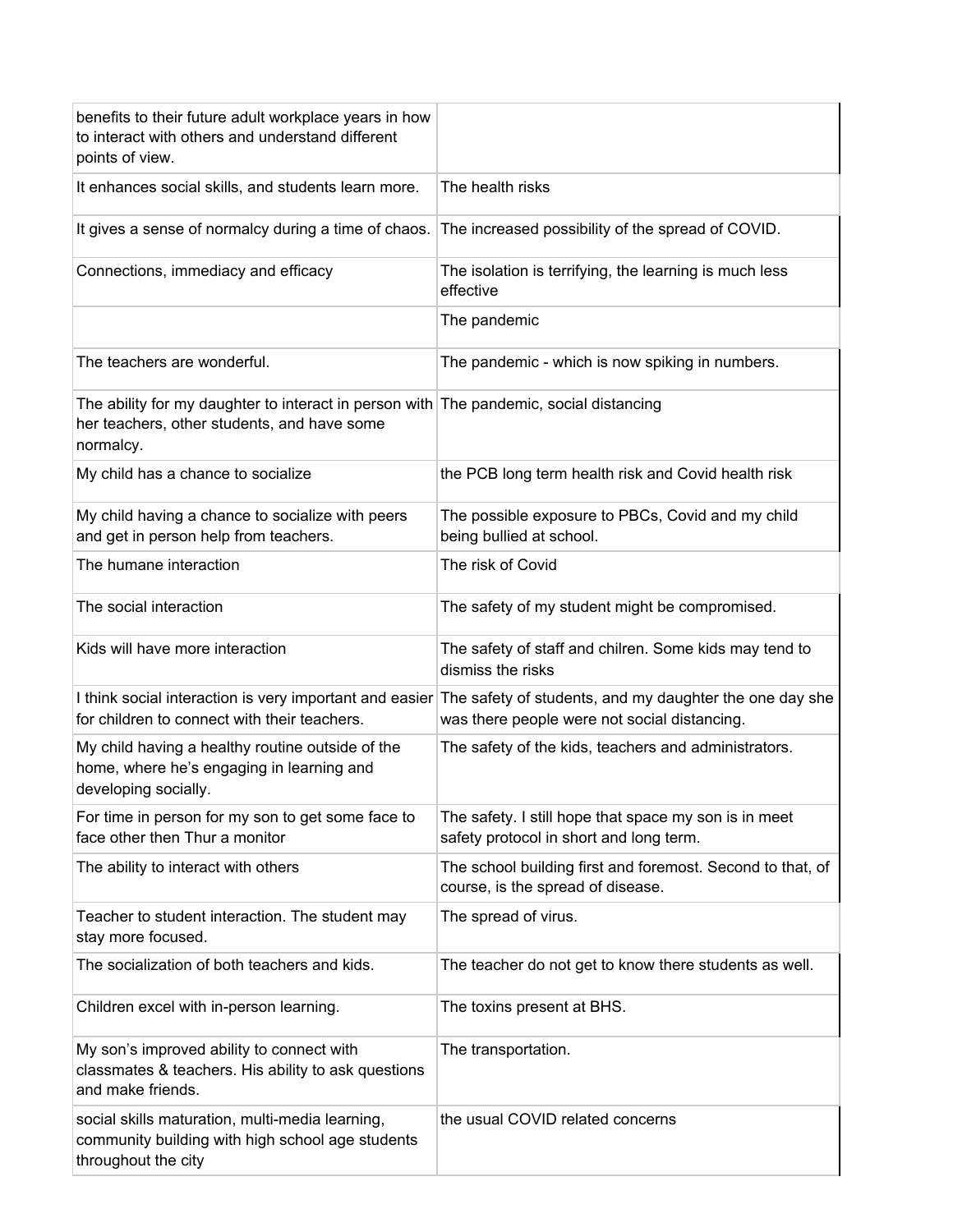| Access to educators                                                                                                                                                                                                                                                                                                                                                                       | There is risk of exposure!                                                                                                                                                                                                                                                                                                                                                                                 |
|-------------------------------------------------------------------------------------------------------------------------------------------------------------------------------------------------------------------------------------------------------------------------------------------------------------------------------------------------------------------------------------------|------------------------------------------------------------------------------------------------------------------------------------------------------------------------------------------------------------------------------------------------------------------------------------------------------------------------------------------------------------------------------------------------------------|
| The kids need an opportunity to get out of their<br>bedrooms and see other people.                                                                                                                                                                                                                                                                                                        | There will not be enough.                                                                                                                                                                                                                                                                                                                                                                                  |
| in-person learning!!!!!!!!!!!!!!!!!!!!!!!!                                                                                                                                                                                                                                                                                                                                                | they aren't doing in-person learning.                                                                                                                                                                                                                                                                                                                                                                      |
| My child is failing since school went online.<br>Anything would be better.                                                                                                                                                                                                                                                                                                                | Too Many restrictions difficult for the teachers to focus on<br>teaching                                                                                                                                                                                                                                                                                                                                   |
| Social interaction. Interaction with teachers.                                                                                                                                                                                                                                                                                                                                            | Toxic environment at BHS building                                                                                                                                                                                                                                                                                                                                                                          |
| The opportunity for connection,<br>relationship-building, ease of communication<br>(through being able to read body language, being in<br>the same space as others.) Ease of collaboration,<br>development of social skills.                                                                                                                                                              | Toxicity of building, lax students not following covid<br>guidelines                                                                                                                                                                                                                                                                                                                                       |
| the personal attention                                                                                                                                                                                                                                                                                                                                                                    | transmission of the virus                                                                                                                                                                                                                                                                                                                                                                                  |
| Ability for teens to reconnect and socialize                                                                                                                                                                                                                                                                                                                                              | Transportation                                                                                                                                                                                                                                                                                                                                                                                             |
| Opportunity to collaborate with students and staff,<br>needed social interaction                                                                                                                                                                                                                                                                                                          | Transportation logistics depending on location                                                                                                                                                                                                                                                                                                                                                             |
| The ability of teachers and students to engage n<br>learning, discussions, evidence and demonstrations<br>that cannot be equally replicated online.                                                                                                                                                                                                                                       | True human, social connection cannot be replicated<br>online. And it is too easy for students to be distracted by<br>other inputs when they are online and not learning in a<br>classroom.                                                                                                                                                                                                                 |
| Feeds the kids souls. Sparks debate and in-class<br>engagement. Change of scenery. Peers and role<br>models. Community. Hope. Greater academic<br>growth and creativity. Humans instead of screens.                                                                                                                                                                                       | Unhealthy buildings. Disorganization in a new space.<br>Teachers & families who are at risk. Increase in<br>substitutes, decrease in quality of learning.                                                                                                                                                                                                                                                  |
| Social contact/friends                                                                                                                                                                                                                                                                                                                                                                    | Unknown long term effects of pcb's                                                                                                                                                                                                                                                                                                                                                                         |
| Social development                                                                                                                                                                                                                                                                                                                                                                        | Unsafe environment                                                                                                                                                                                                                                                                                                                                                                                         |
| In person interaction with teachers and other<br>students                                                                                                                                                                                                                                                                                                                                 | Unsafe environmental issues in the building                                                                                                                                                                                                                                                                                                                                                                |
| Peer connections for teens.                                                                                                                                                                                                                                                                                                                                                               | Unsafe spaces.                                                                                                                                                                                                                                                                                                                                                                                             |
| That my son has shared that it is easier to<br>understand content when in person. There is more<br>of an active exchange between teachers and<br>students.                                                                                                                                                                                                                                | Very few concerns.                                                                                                                                                                                                                                                                                                                                                                                         |
| community, connection, the ability to make new<br>friends and tangibly connect to learning- with all it's<br>kinesthetic, tactile, and interactive components. The<br>ability to have unplanned conversations that move<br>your learning and relationships forward. The focus<br>and joy of being in a place just for learning. The<br>incubation of the learning, so it can focus and be | Very few, compared to alternative - though I believe a<br>remote option should still exist, as every household's<br>health needs are different (VTVLC may be key in this<br>transition). Catching COVID, though I find the<br>educational, social, and emotional needs of our students<br>outweigh my concerns about this for this age group. The<br>potential for bullying, negative interactions between |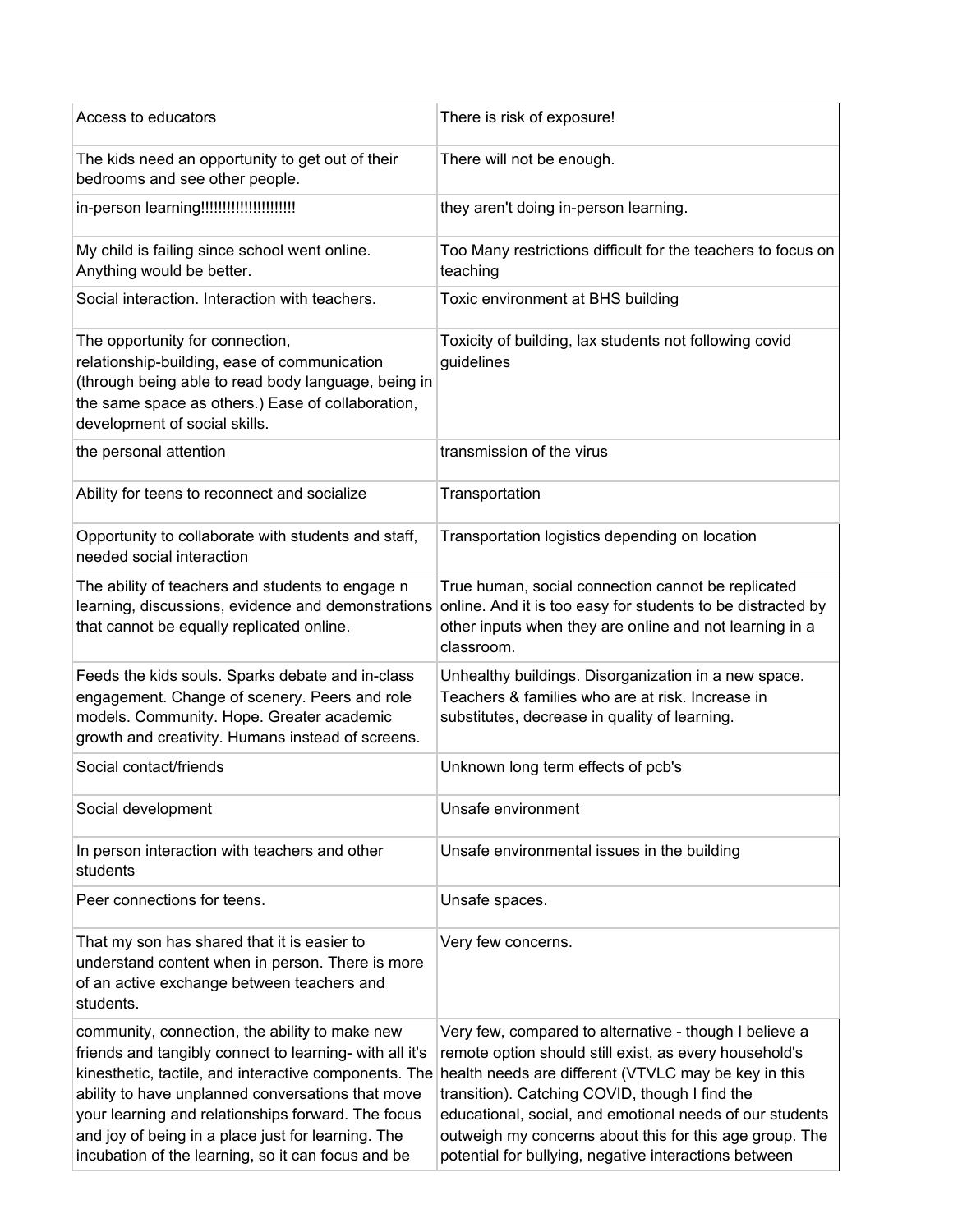| protected from the chaos of pandemic and other<br>disruptions. It is the only way some students learn<br>or learn well - and a school is charged with meeting<br>the educational needs of all its students. The ability<br>to see that a teacher is excited about the content<br>area by their body language. | people that go unseen and unchecked.                                                                                                                                                                                                                                            |
|---------------------------------------------------------------------------------------------------------------------------------------------------------------------------------------------------------------------------------------------------------------------------------------------------------------|---------------------------------------------------------------------------------------------------------------------------------------------------------------------------------------------------------------------------------------------------------------------------------|
| Student interaction with teachers and peers in small very little compared to the rewards<br>groups and 1-on-1                                                                                                                                                                                                 |                                                                                                                                                                                                                                                                                 |
| Everything—the more, the better. At home learning<br>is horrible, ineffective & should be avoided.                                                                                                                                                                                                            | Very little. Covid transmission, but this is avoidable.                                                                                                                                                                                                                         |
| Instruction is better, kids are seen by caring adults,<br>kids can be social with one another                                                                                                                                                                                                                 | Virus spread, high pcb levels                                                                                                                                                                                                                                                   |
| no distractions, social interaction, physical<br>movement                                                                                                                                                                                                                                                     | virus transmission                                                                                                                                                                                                                                                              |
| nothing                                                                                                                                                                                                                                                                                                       | We are in the midst of a pandemic and the high school<br>building situation                                                                                                                                                                                                     |
| My son says "it's the normal thing to do."                                                                                                                                                                                                                                                                    | We are not a family that fears the virus because we<br>already had it. I certainly have empathy, though, for<br>employees who fear their safety.                                                                                                                                |
| It's easier for my kids to learn                                                                                                                                                                                                                                                                              | When my kid's go back in person is masks required?                                                                                                                                                                                                                              |
| I believe our children learn best when they are able<br>to connect in person with their teachers and peers<br>(learning at this age is social). Connections +<br>Relationships= improved academic outcomes                                                                                                    | Will these learning opportunities be equitable, accessible<br>to all                                                                                                                                                                                                            |
| The kids need this social connection, an kids learn<br>better with in-person learning than remote.                                                                                                                                                                                                            | With proper precautions I have no concerns                                                                                                                                                                                                                                      |
| Human contact on a regular schedule                                                                                                                                                                                                                                                                           | with proper precautions, like mask wearing and social<br>distancing, none                                                                                                                                                                                                       |
| The actual feel of a community, spontaneous<br>give-and-takes that can't happen online, all those<br>casual interactions with friends that can't happen<br>without hallways                                                                                                                                   | With proper safety measures taken--and adhering to<br>reasonable national guidelines--none.                                                                                                                                                                                     |
| The social aspect. Learning to interact with people<br>in all it's many forms is very difficult when learning<br>fully virtually.                                                                                                                                                                             | With the long incubation time for new COVID infections, it<br>is very difficult to keep a handle on controlling the spread<br>of these infections. By the time students or teachers start<br>presenting symptoms, they could have been actively<br>transmitting cases for days. |
| Me daughter learns better face to face                                                                                                                                                                                                                                                                        | Wondering if people are respecting covid laws                                                                                                                                                                                                                                   |
| I truly believe that the personal connection between<br>teachers and students is incredibly important to<br>learning at this young age that our kids need to be<br>in school learning and not on-line. Screens are<br>killing this generationget these kids back in<br>school!                                | Zero                                                                                                                                                                                                                                                                            |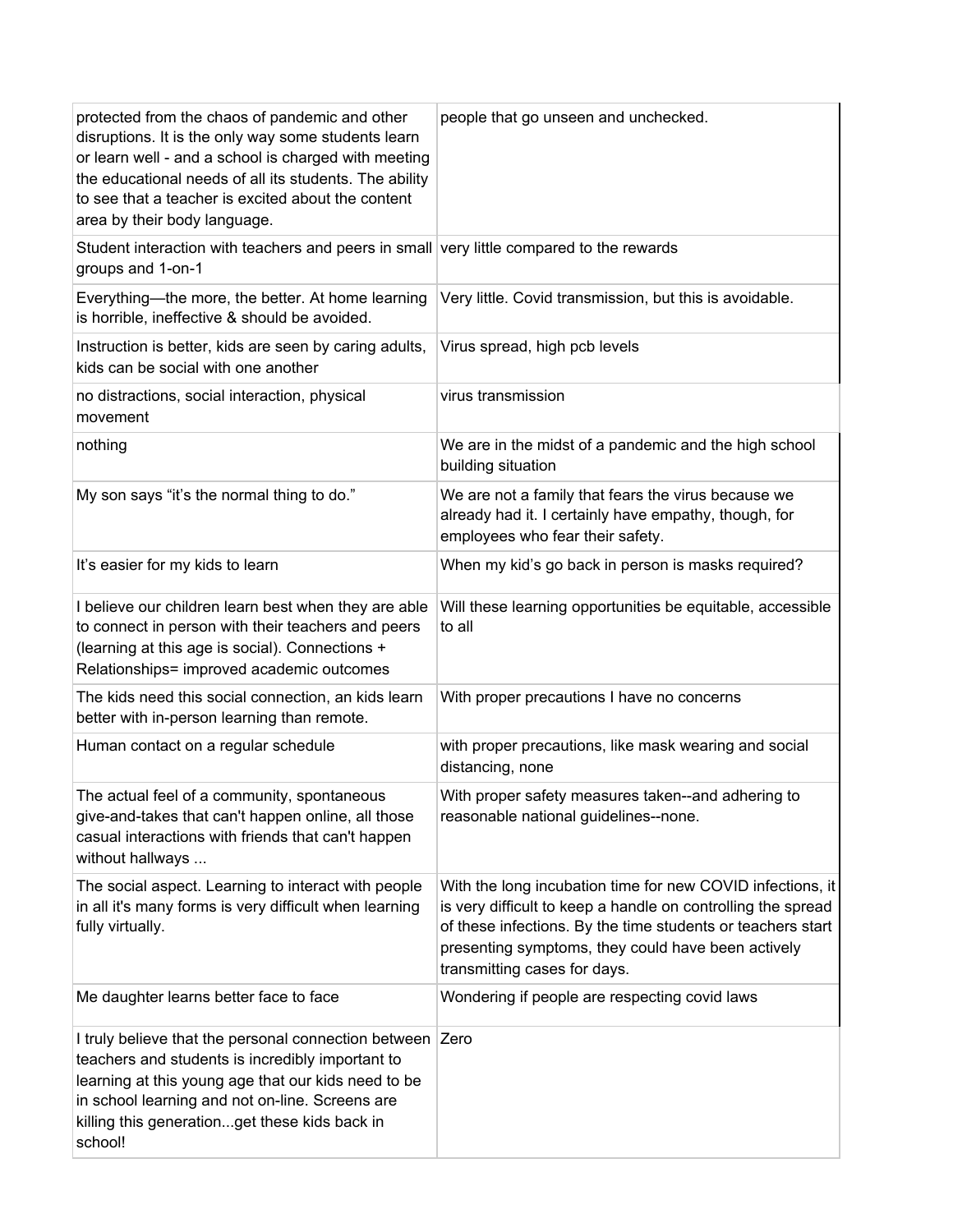| Remote learning does not seem to be working well<br>for either of my children. They clearly need more<br>structure and face-to-face with teachers.                                                                                                                                                                                                                                             | Zero |
|------------------------------------------------------------------------------------------------------------------------------------------------------------------------------------------------------------------------------------------------------------------------------------------------------------------------------------------------------------------------------------------------|------|
| My child interacts with their friends and teachers                                                                                                                                                                                                                                                                                                                                             |      |
| My child interacts with their friends and teachers                                                                                                                                                                                                                                                                                                                                             |      |
| "The function of education is to teach one to think<br>intensively and to think critically. But education<br>which stops with efficiency may prove the greatest<br>menace to society. The most dangerous criminal<br>may be the man gifted with reason, but with no<br>morals."                                                                                                                |      |
| -Martin Luther King, Jr. (1947)                                                                                                                                                                                                                                                                                                                                                                |      |
| better instruction of the content.                                                                                                                                                                                                                                                                                                                                                             |      |
| Better instruction of the material.                                                                                                                                                                                                                                                                                                                                                            |      |
| Better instruction.                                                                                                                                                                                                                                                                                                                                                                            |      |
| Better learning opportunities                                                                                                                                                                                                                                                                                                                                                                  |      |
| Better learning opportunities for student                                                                                                                                                                                                                                                                                                                                                      |      |
| Better learning options for the kids                                                                                                                                                                                                                                                                                                                                                           |      |
| Connection with peers and teachers that is hard to<br>replicate in a virtual learning mode                                                                                                                                                                                                                                                                                                     |      |
| Having easier access to teachers and interacting<br>socially.                                                                                                                                                                                                                                                                                                                                  |      |
| In person learning is instruction oriented.                                                                                                                                                                                                                                                                                                                                                    |      |
| It is an easier way for my child to learn.                                                                                                                                                                                                                                                                                                                                                     |      |
| Kids have a routine                                                                                                                                                                                                                                                                                                                                                                            |      |
| My student will learn better in in-person instruction.                                                                                                                                                                                                                                                                                                                                         |      |
| One becomes a more active learner, is more<br>engaged, creates routine, socialization, and has<br>access to in person learning. My kids motivation to<br>complete school work has decreased significantly.<br>It is getting worse every week. Something needs to<br>change and it needs to change quickly or these<br>kids. This is not sustainable for the students,<br>parents, or teachers. |      |
| Peer learning and socialization. Teaching with more<br>immediate feedback, ability to read the room and                                                                                                                                                                                                                                                                                        |      |